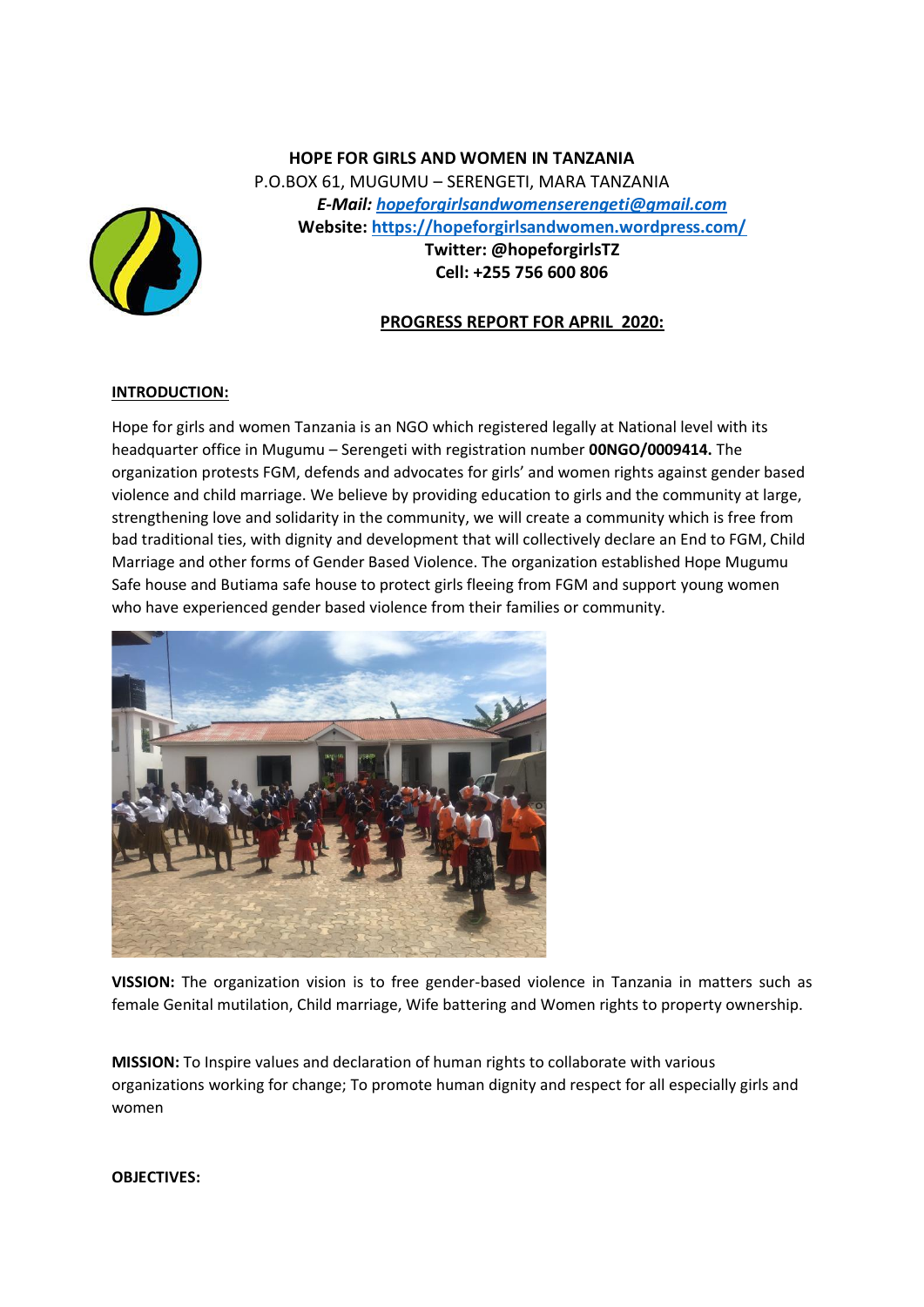- To enhance fighting of Female Genital Mutilation [FGM]
- To promote the society in respect human dignity and equality of all human being
- To empower and promote the society to accept positive changes that will enhance their development.
- To support Gender based violence Survivors and victims with legal and psychological advice
- To enable provision of temporary shelter to victims and Survivors of Gender Based violence
- To provide support to almost vulnerable children on need.

## *HGWT has managed to secure her post box no 61, Mugumu – Serengeti, Mara Tanzania. The application sent was accepted January 2020. This will also change in our letter head.*

#### **ACTIVITIES AND ACHIEVEMENTS:**

Hope for Girls and Women in Tanzania continues to provide Anti-Gender Based Violence awareness to Serengeti communities, provide legal aid to victims in need, to provide temporary shelter to girls and women fleeing from gender based violence and or those whose cases are at the court waiting to testify, collaborate with other partners to provide different health services to Serengeti people at subsidized costs or free of charge. Our safe house continues to spear head the END FGM activism with all these approaches used at once, with a goal to create a community free from bad traditional ties and one with a collective declaration to end FGM, child marriages, women battering and all forms of Gender Based Violence.

#### **ACTIVITIES AND ACHIEVEMENTS:**

At Hope Mugumu safe house; We have a total of **111 beneficiaries** staying at the centre, with the following description on type of cases.

| <b>NO</b> | <b>TYPE OF CASE</b>   | <b>TOTAL</b> |
|-----------|-----------------------|--------------|
|           | <b>FGM</b>            | 82           |
| 2         | <b>CHILD MARRIAGE</b> | 16           |
| 3         | <b>RAPE</b>           | 3            |
|           | <b>BATTERY</b>        | 9            |
|           | <b>TOTAL</b>          | 110          |

#### **NUMBER OF GIRLS AT THE CENTER AND TYPE OF CASES:**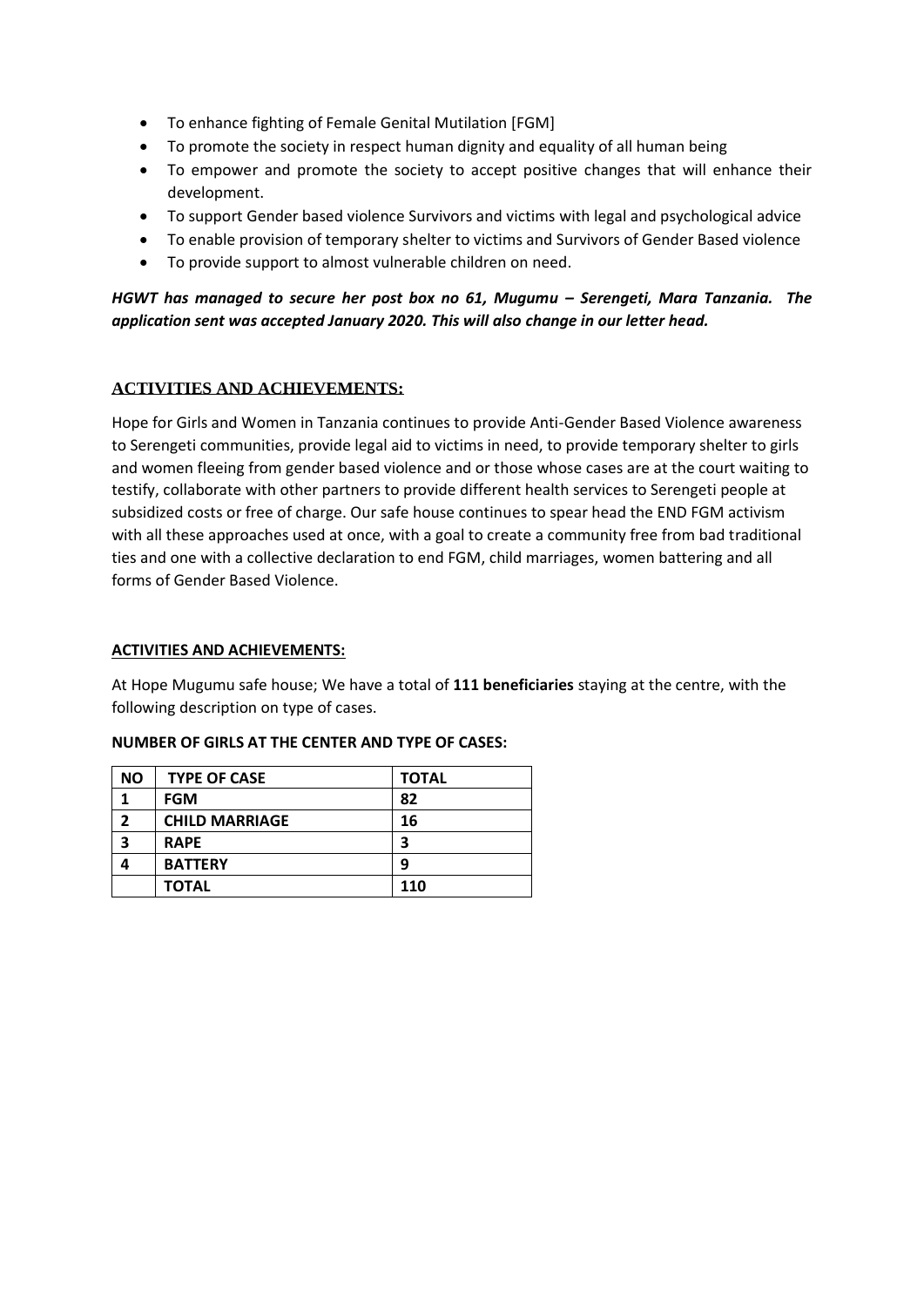### **Girls Rescuing and Police gender desks.**

Sijali and other police gender desk officers working in collaboration with Hope Mugumu Safe house to rescue girls from FGM in Serengeti. The cutting started Early April after school close because of COVID 19. Most of the cases are child Marriage and FGM. Most of parents/ relatives increases violence to their daughters. Police vehicle and Hope vehicle work to rescue. Total of 48 girls were rescued, 6 girls found cut already, we have 97 FGM cases confirmed in the villages.

### **Support from Fourseasons:**

The following items received to Hope Mugumu Safe house on 30<sup>th</sup> of March 2020 as follow: -

- Rice kg 100
- Beans kg 100
- Cooking oil litre 20
- Sugar kg 50
- $\bullet$  Pad Pc 5
- Wheat flour kg 25
- Maize flour Sembe kg 100



#### **FGM SITUATION:**

Serengeti started the cutting after the COVID 19 School holiday, the cutting started as from  $31^{st}$  of March todate the cutting is continue.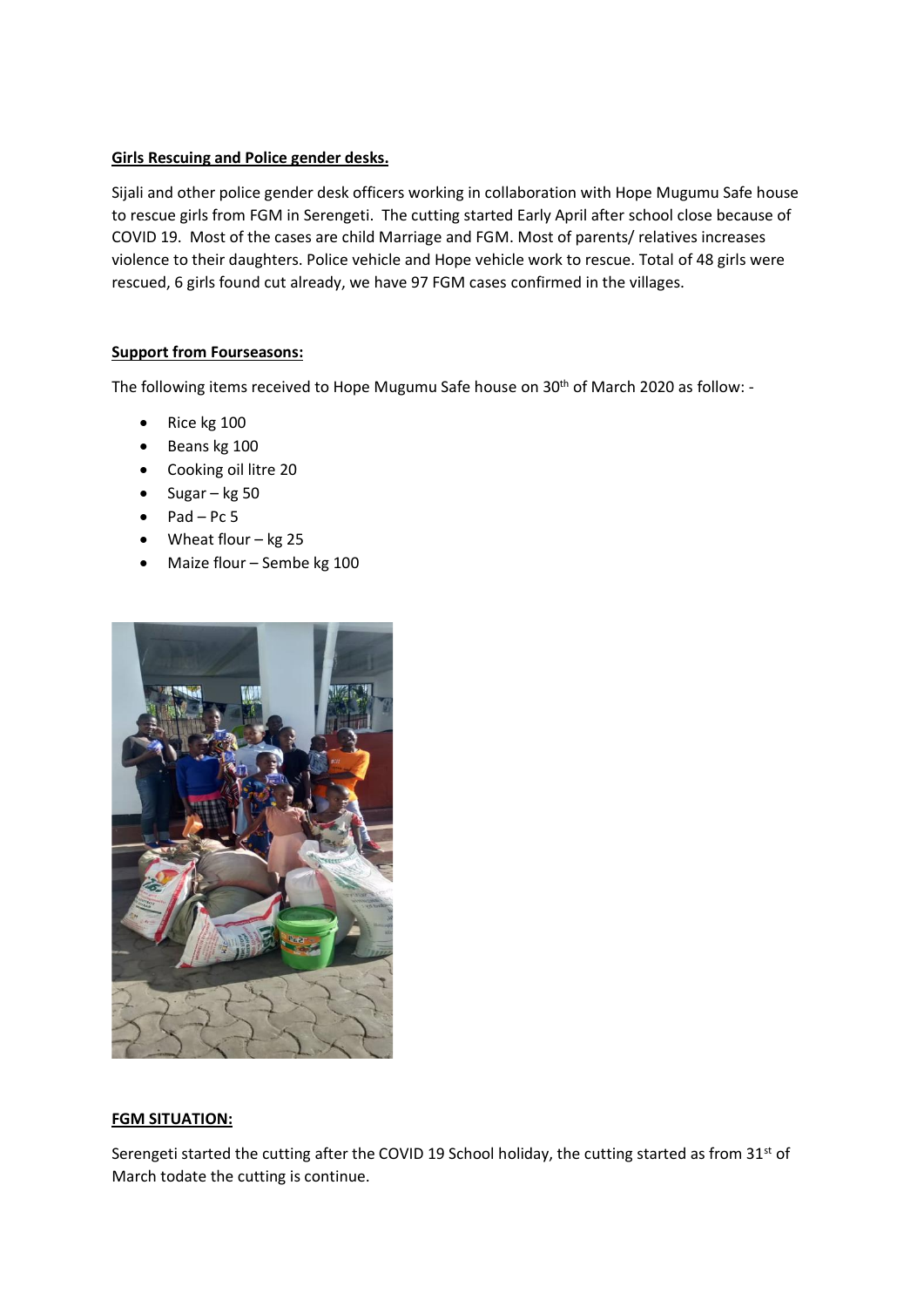**Butiama Safe house:** We have the total number of 58 girls

**NUMBER OF GIRLS AT BUTIAMA SAFE HOUSE:**

| <b>NO</b> | <b>Girls</b><br>vocational<br>class | at   Girls<br>Government $ $ level – day<br><b>Primary level</b> | $\vert$ schooling at $\vert$ at Secondary $\vert$ to school | Girls schooling   Children not going   Total |    |
|-----------|-------------------------------------|------------------------------------------------------------------|-------------------------------------------------------------|----------------------------------------------|----|
|           |                                     | 19                                                               | 13                                                          |                                              | 58 |

### **VTC – TAILORING PROJECT AND BATIK MAKING:**

**Hope Mugumu Safe house** has 14 students at VTC, In Butiama have 20 students in VTC class. The survivors under VTC continue to make Masks for COVID 19 protection. We have many masks for sell, please if you need Masks, let us know.



**Photo showing type of Masks produced.**

#### **ALL GIRLS LOCKDOWN AT SAFE HOUSES: GIRLS EDUCATION:**

**PRIMARY SCHOOL:** At Hope Mugumu safe house 11 girls schooling at Primary [4 at English medium school and 7 at public primary school]. Butiama Safe house total of 19 girls schooling at public primary school. Total of 30 girls are at primary level.

At Hope Mugumu Safe house there are 21 girls schooling at secondary school [13 in public day secondary school and 8 at boarding secondary school]. Butiama Safe house we have 7 girls schooling at Public day secondary school. Total of 28 girls schooling at Secondary school.

8 Children in Butiama not going to school, though some schooling at the center are taught how read and write.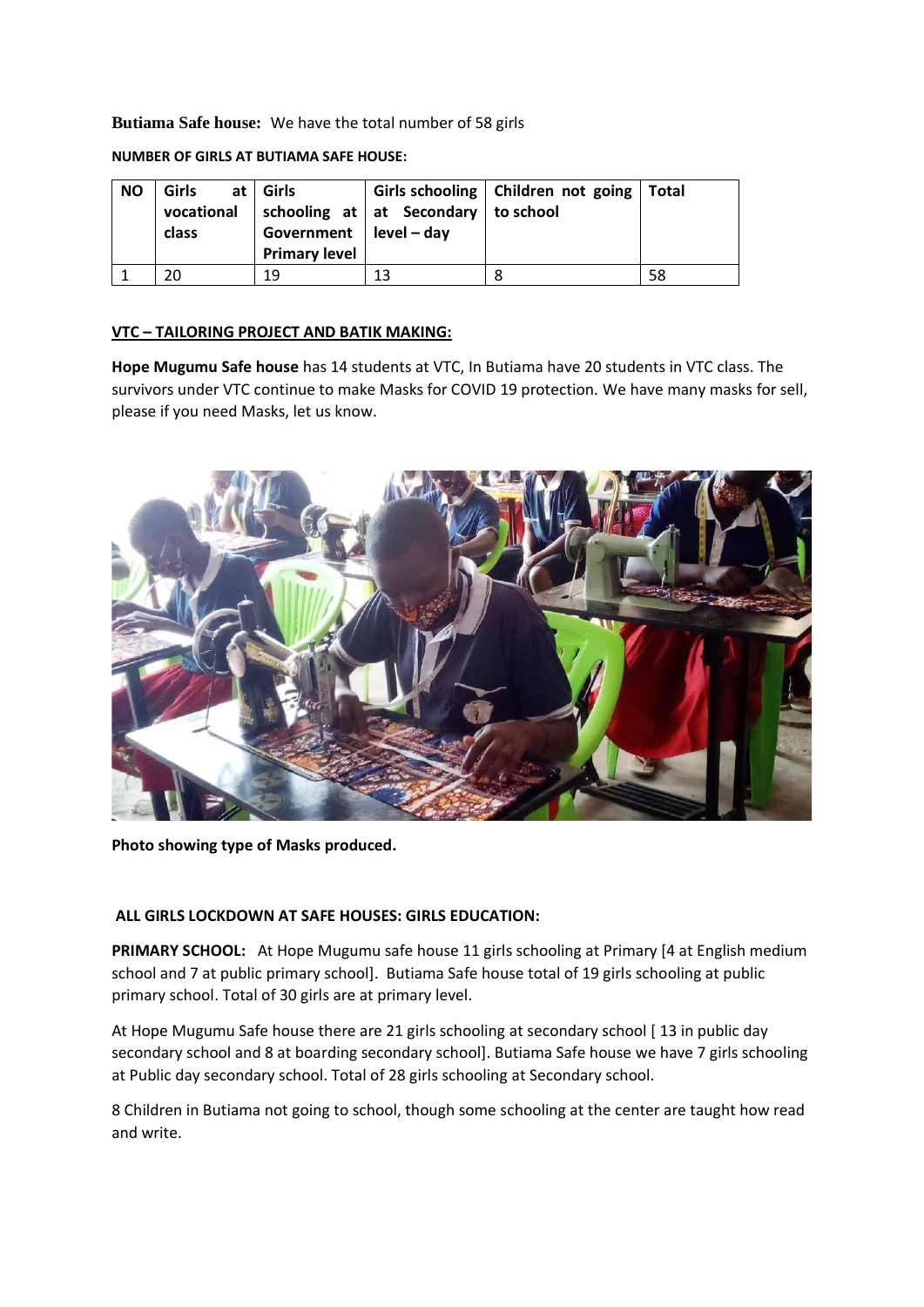3 girls completed for four and their results, on girl got division III and 2 got division IV, still wait for their posts. One girl schooling at high school in Geita. All girls are at safe houses after the Government close all schools because of COVID 19.



#### **GARDENING AND AGRICULTURE:**

Gardening activities continuing in our garden, we have grown different vegetables, such as spinach, mchicha, onions, tomatoes and watermelon using organic farming. We have grown 2 acters of cassava, sweet potatoes. We have harvested 5 sucks of Maize and 2 sucks of millet.

In order to improve our harvest and generate income for sustainability, we have paid for installation of green house in our new land. The work will start soon. **Nothing has been happened because of COVID 19, but also too much water kills the garden.**

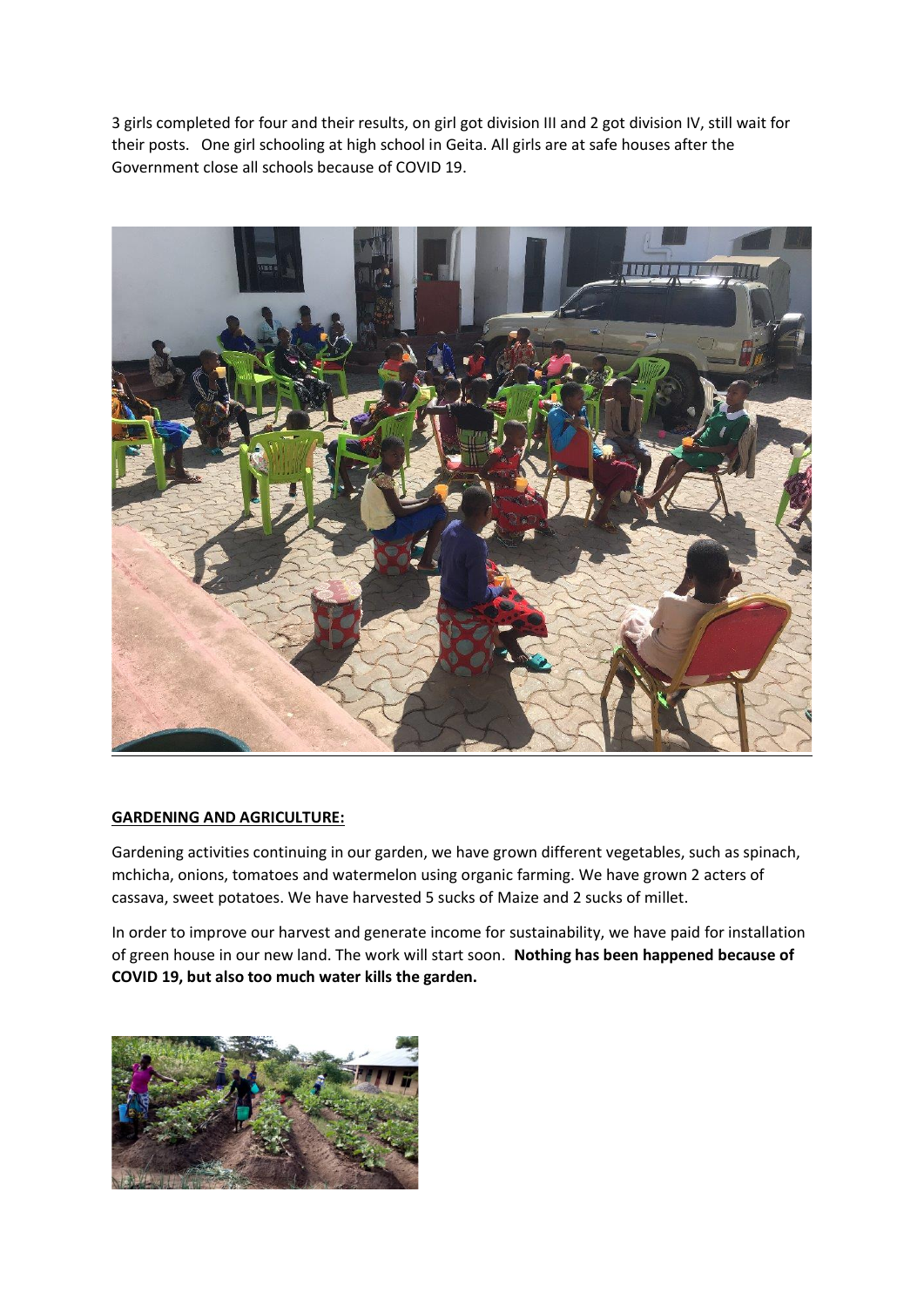Photo showing girls working at our garden

• **Hope for Girls and Women staff whom stayed outside the safe houses are lock down, so not allowed to enter the safe houses in order to prevent COVID 19.**

### **IT DEPARTMENT:**

The IT department worked on film subtitles and make sure the ODK registration forms are filled and updated. Making follow up to digital champion and volunteers in order to support rescue girls from remote villages in Serengeti.



#### **VISITORS VISITED HGWT:**

• Hope for Girls and Women in Tanzania, through Hope Mugumu Safe house **and Butiama Safe house stop receiving Visitors to prevent COVID 19.**

## **OUTREACH WORK AND PARTNERSHIP:**

Hope for Girls organisation has stopped outreach work, though only doing advertisements on COVID 19 prevention in collaboration with Serengeti council through speakers.

## **COVID 19 EDUCATION:**

COVID 19 education provided to girls at safe houses Mugumu Hope safe house and Butiama Safe house. Girls were insisted to wash their hands every time, also care about 1-meter distance from one girl to another. We have mattresses shortage, where two girls sleep in one mattress.